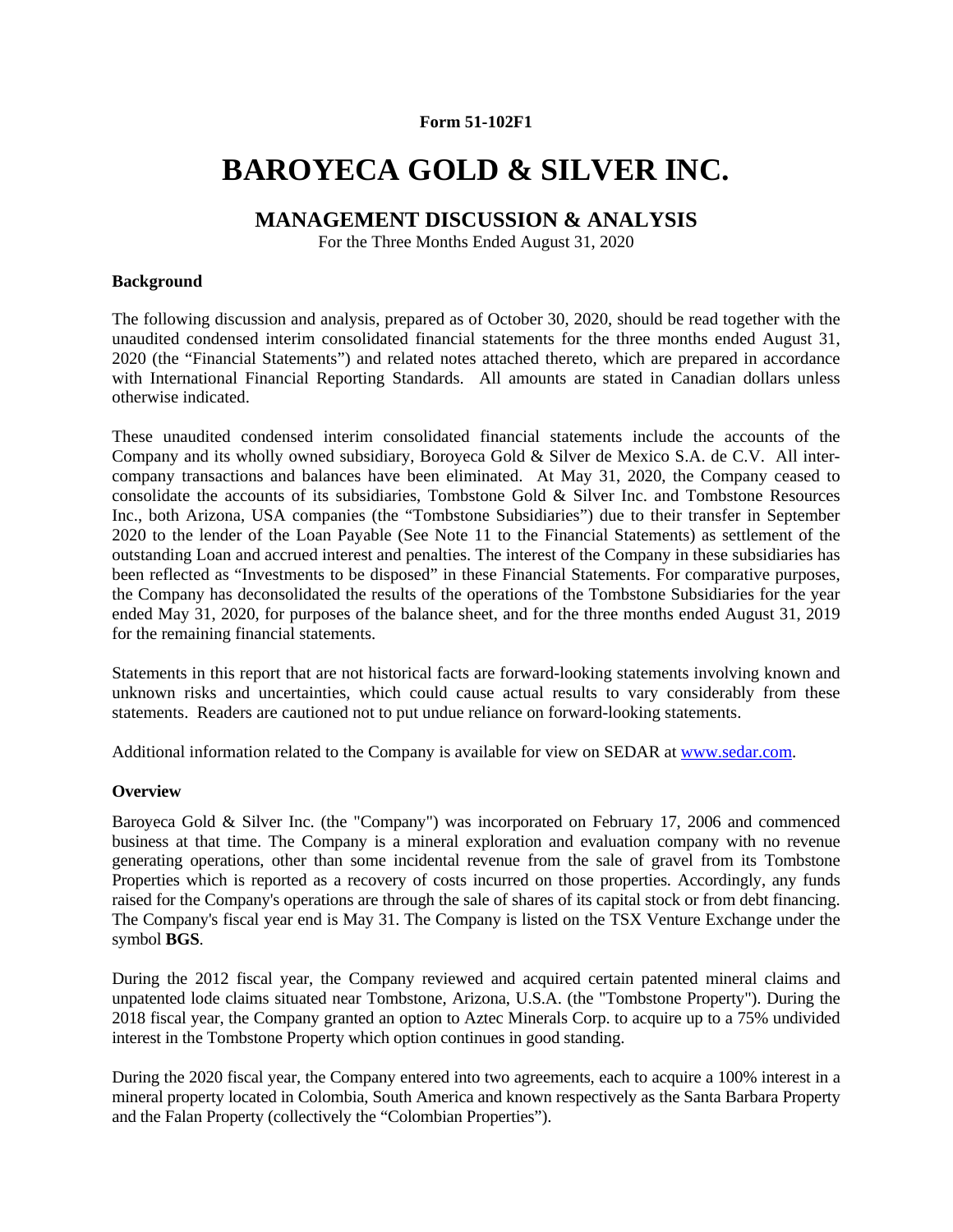## **Results of Operations**

#### *Description of Properties*

#### The Tombstone Properties

Pursuant to purchase and sale agreements entered into in May, 2011, the Company acquired several parcels of historic patented mining claims near Tombstone, Arizona, which comprised several former operating silver mines, on which the Company planned to conduct further exploration. The purchase price was in the order of US\$696,000 which included certain equipment and an office facility located on the property. Further to its intentions for the Property, the Company engaged a geological consultant who issued a report recommending a two phase program of exploration and drilling of the pit from the former Contention Mine at a cost of \$2,100,000. Due to very difficult market conditions that persisted for several years, the Company was unable to raise the funds to conduct the recommended program.

In addition to the mineral potential of the purchased claims, the property contained a quantity of stockpiled construction aggregate material created as a by-product of previous mining operations. While funds could not be raised to carry out the exploration program, the Company decided to focus on developing and growing the aggregate business. In 2013, the Company secured a loan to acquire a crushing plant to increase the variety of aggregate it could offer for sale (See Note 9 - Loan Payable in the Financial Statements). Although the Company was able to secure sales of aggregate each year since 2013, the Company never experienced the growth in the business that had been anticipated primarily due to a general economic downturn and drop off in State and Federal infrastructure programs for roads and highways in the area. The level of revenues generated by the aggregate business did not allow the Company to service the debt represented by the Loan Payable and following the 2020 year end, the creditor called the Loan and the Company was required to transfer the Tombstone Subsidiaries to the creditors in settlement of the outstanding debt. The assets transferred thereby to the creditors include the remaining interest in the Tombstone Property. The Company and the creditors also agreed to sell the 400,000 shares of Aztec Minerals Corp. received by the Company pursuant to the option agreement and apply the proceeds to other outstanding obligations of the Tombstone Subsidiaries at the settlement date.

## *Option to Aztec Minerals Corp.*

During the year ended May 31, 2018, the Company entered into an option agreement with Aztec Minerals Corp. ("Aztec") whereby Aztec can acquire a 75% interest in the Tombstone Properties held by the Company. To earn an interest in the property, Aztec must incur exploration expenditures of CAD \$1,000,000 on the property, make cash payments of CAD\$100,000 and issue 1,000,000 Aztec common shares to the Company over a three year period.

During the year ended May 31, 2019, Aztec incurred sufficient exploration expenses (minimum required \$50,000) on the property, paid the Company the cash payment required in the first year (\$30,000) and issued the Company the shares in its capital (100,000 shares) necessary to maintain the Option in good standing.

During the period ended May 31, 2020, Aztec incurred additional exploration expenses of at least \$300,000, the minimum required, paid the Company an additional \$30,000 in cash (the required payment in the second year of the Option) and issued to the Company an additional 300,000 shares in its capital stock all as required to maintain its Option in good standing.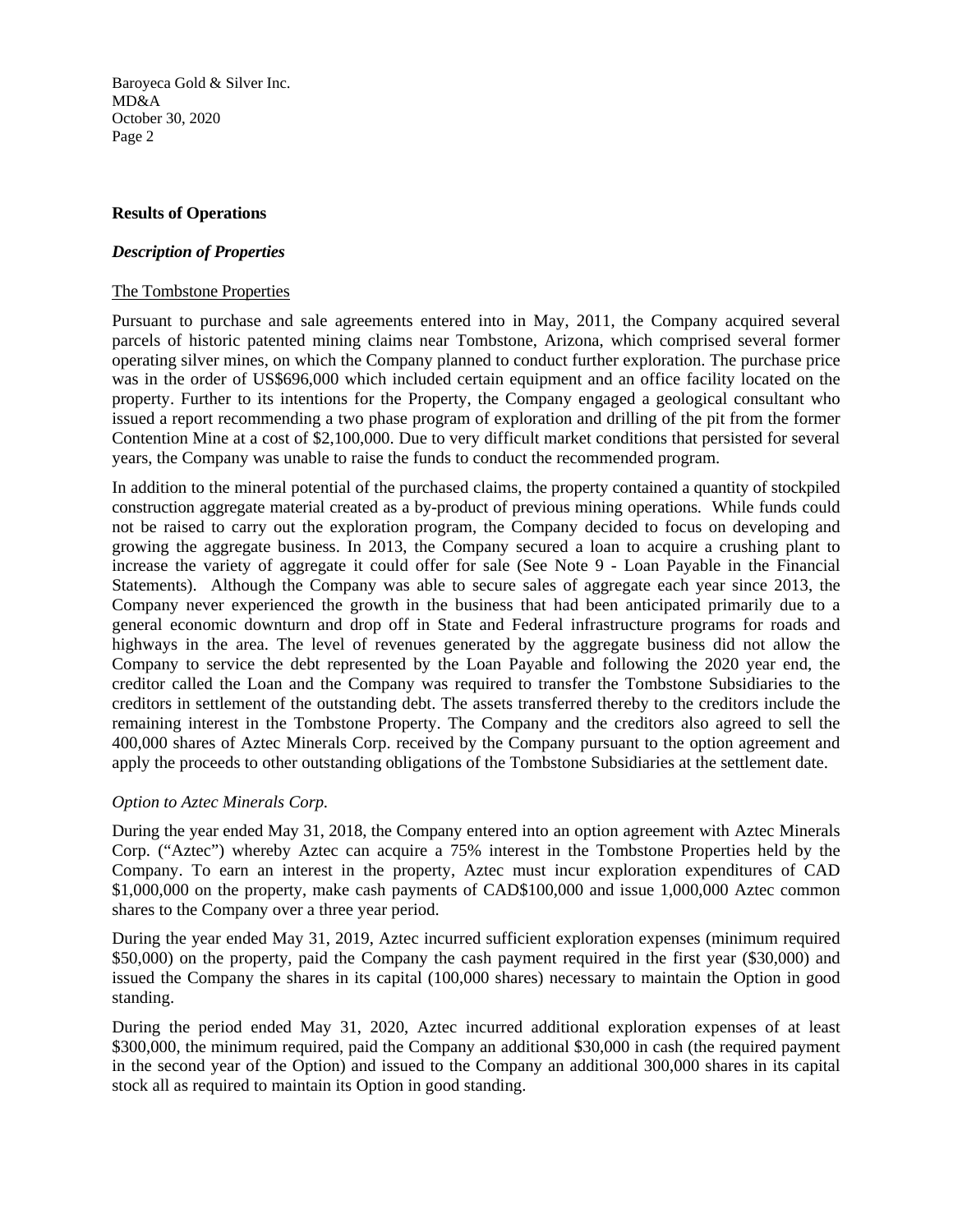#### The Colombian Properties

#### *Santa Barbara Property*

The Santa Barbara Property consists of 110.86 hectares located in the Municipality of San Martín de Loba, in Bolivar Department, Colombia. The purchase includes a facility that is being used to carry out bulk sampling on the Property. All permits are in place to conduct the sampling activities on the Property. The Property is subject to a 2.5% NSR retained by the optionor.

Pursuant to the terms of the option agreement, to earn a 100% interest in the Santa Barbara Property, subject to the royalty, the Company must make cash payments of \$1,750,000 and issue 7,000,000 common shares in the capital of the Company to the optionor, and must incur expenditures of \$500,000 on the Santa Barbara Property in the first year of the option.

#### *Falan Property*

The Falan Property consists of 2,585.94 hectares, located in the Municipality of Falan, in Tolima Department, Colombia. Although substantially larger than the Santa Barbara Property, the Falan Property is less advanced, work being at the exploration stage. The Falan Property is subject to a 3.5% NSR payable to an underlying vendor of the Property to the optionor

Pursuant to the terms of the option agreement, to earn a 100% interest in the Falan Property, the Company must make cash payments of \$1,050,000 and issue 5,000,000 common shares in the capital of the Company to the optionor over the term of the option. The Company will have to conduct, at a minimum, sufficient exploration work on the Property to keep it in good standing under the Colombian regulatory requirements.

## *Expenditures*

#### *Tombstone Properties*

During the year ended May 31, 2013, the Company engaged a party to monitor the property and to negotiate and supervise, as needed from time to time, the sale and loading and weighing of aggregate from the property for use in roads and other construction projects. The Company received \$190,385 in sales of aggregate during that year, which was offset in the financial statements against the expenses incurred on the property.

In June 2013, the Company acquired a crushing plant for use in its aggregate operations in order to be able to provide a broader variety of product to the market. In the same month, the Company successfully bid to be accepted as a supplier of aggregate to Cochise County, Arizona. Unfortunately, the County activities were slower than anticipated during the year ended May 31, 2014 with sales amounting to a total of only \$214,124 during that year. Sales were a little stronger during the year ended May 31, 2015, amounting to a total of \$278,993, but were very soft in the year ended May 31, 2016, amounting to sales of only \$129,309. Aggregate sales for the year ended May 31, 2017 improved as compared to 2016, amounting to \$327,206 for the period. Aggregate sales for the year ended May 31, 2018 amounted to \$276,820, for the year ended May 31, 2019 amounted to \$149,647 and for the year ended May 31, 2020 totalled \$162,392 all of which amounts were offset in the consolidated financial statements for the respective periods as a recovery of expenses incurred on the property.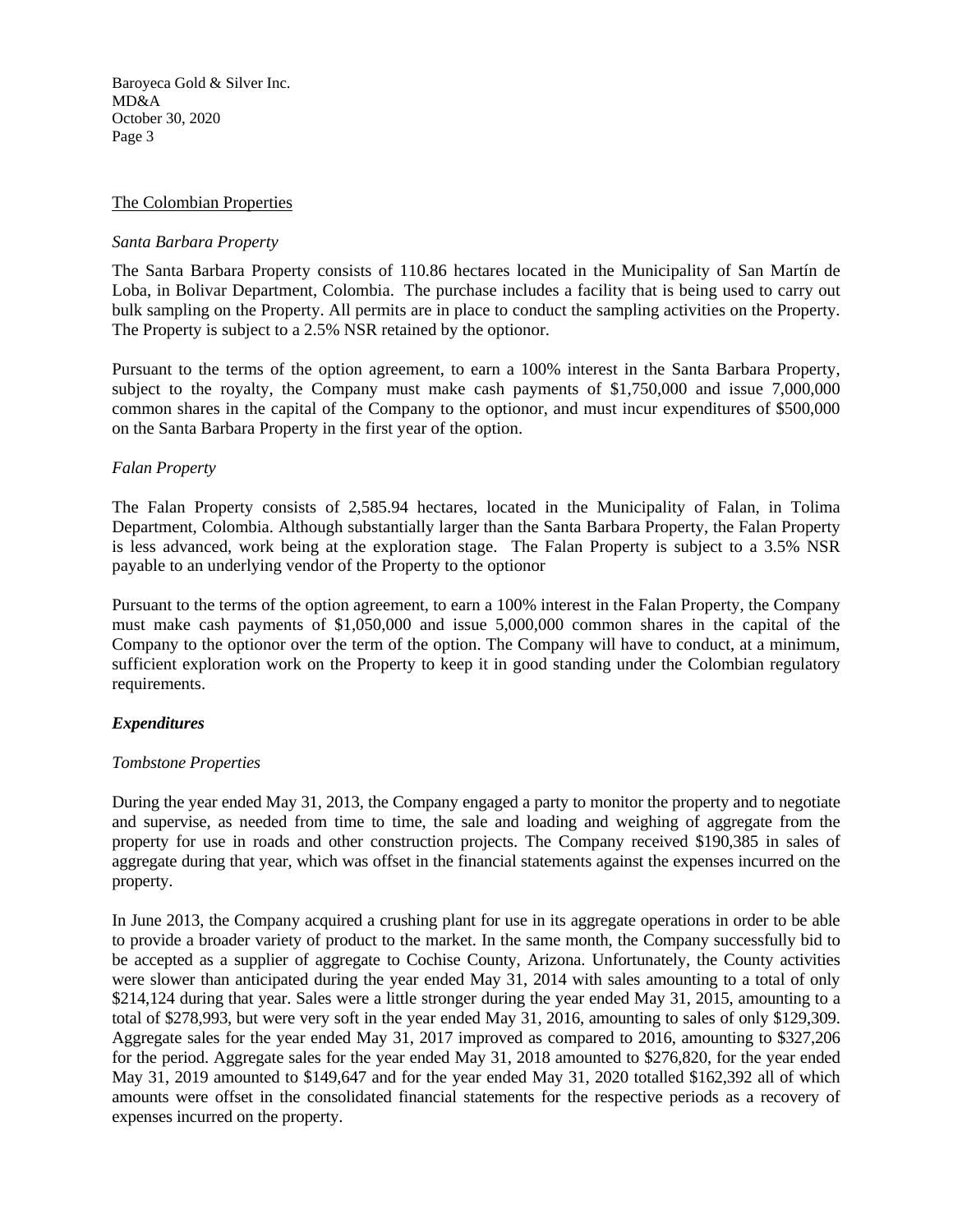Details of the expenditures for the years ended May 31, 2020 and the current period can be seen in Note 4 to the Company's unaudited condensed interim consolidated financial statements for the three months ended August 31, 2020.

## *Colombian Properties*

Details of the expenditures the Company incurred in the three months ended August 31, 2020 with respect to these properties are set out in the table in Note 4 to the unaudited condensed interim consolidated financial statements.

## **SELECTED FINANCIAL DATA**

The following table presents audited selected financial information for the years indicated and unaudited information for the stub periods indicated.

|                                                                                                         | Three Months Ended |             | <b>Years Ended May 31</b> |             |             |
|---------------------------------------------------------------------------------------------------------|--------------------|-------------|---------------------------|-------------|-------------|
|                                                                                                         |                    | August 31   |                           |             |             |
|                                                                                                         | August 31          | 2019        |                           |             | 2018        |
|                                                                                                         | 2020               | (Note 1)    | 2020                      | 2019        | (Note 1)    |
|                                                                                                         | \$                 | \$          | \$                        | \$          | \$          |
| <b>OPERATIONS:</b>                                                                                      |                    |             |                           |             |             |
| Revenue                                                                                                 | Nil                | Nil         | Nil                       | Nil         | Nil         |
| Net Gain (Loss) from continued operations<br>for the Period<br>Comprehensive Gain (Loss) from continued | 58,074             | (55, 818)   | 143,657                   | (164,094)   | (862, 261)  |
| operations for the Period<br>Basic and diluted gain (loss0 per share,                                   | 58,074             | (55,012)    | 150,039                   | (162, 236)  | (873, 723)  |
| including discontinued operations                                                                       | (0.01)             | (0.01)      | (0.04)                    | (0.07)      | (0.18)      |
| <b>BALANCE SHEET:</b>                                                                                   |                    |             |                           |             |             |
| Working capital (deficit)                                                                               | (557, 334)         | (3,051,787) | (690,075)                 | (2,989,216) | (2,707,445) |
| Total assets                                                                                            | 354,939            | 563,786     | 129,182                   | 564,150     | 630,816     |
| Total exploration and evaluation assets                                                                 | 49,210             | 508,860     |                           | 500,000     | 570,446     |

Note 1: Financial information from for the three months ended August 31, 2019 and the year ended May 31, 2018 include results from discontinued operations.

The financial information presented in the table above is from the Company's financial statements prepared in accordance with International Financial Reporting Standards. The reporting currency for all periods is Canadian dollars.

## **General and Administrative**

## *Discussion of Operating Results – three months ended August 31, 2020*

During the three months ended August 31, 2020, the Company incurred a net gain from continued operations of \$58, 074 as compared with net loss of \$27,230 for the three months ended August 31, 2019. The gain experienced in the 2020 period is primarily due to an unrealized gain of \$112,000 in the value of the shares of Aztec Minerals Corp. held by the Company, with no such gain experienced in the 2019 period. If that gain is removed from the results, than the 2020 period incurred a loss of \$53,926 as compared to a loss of \$27,230 for 2019. This increased loss for the 2020 period is due to: an increase of \$28,325 in professional fees representing legal and audit fees resulting from an increase in activity in the 2020 period; and minor increases of \$546 in office and miscellaneous expenses and \$31 in bank charges.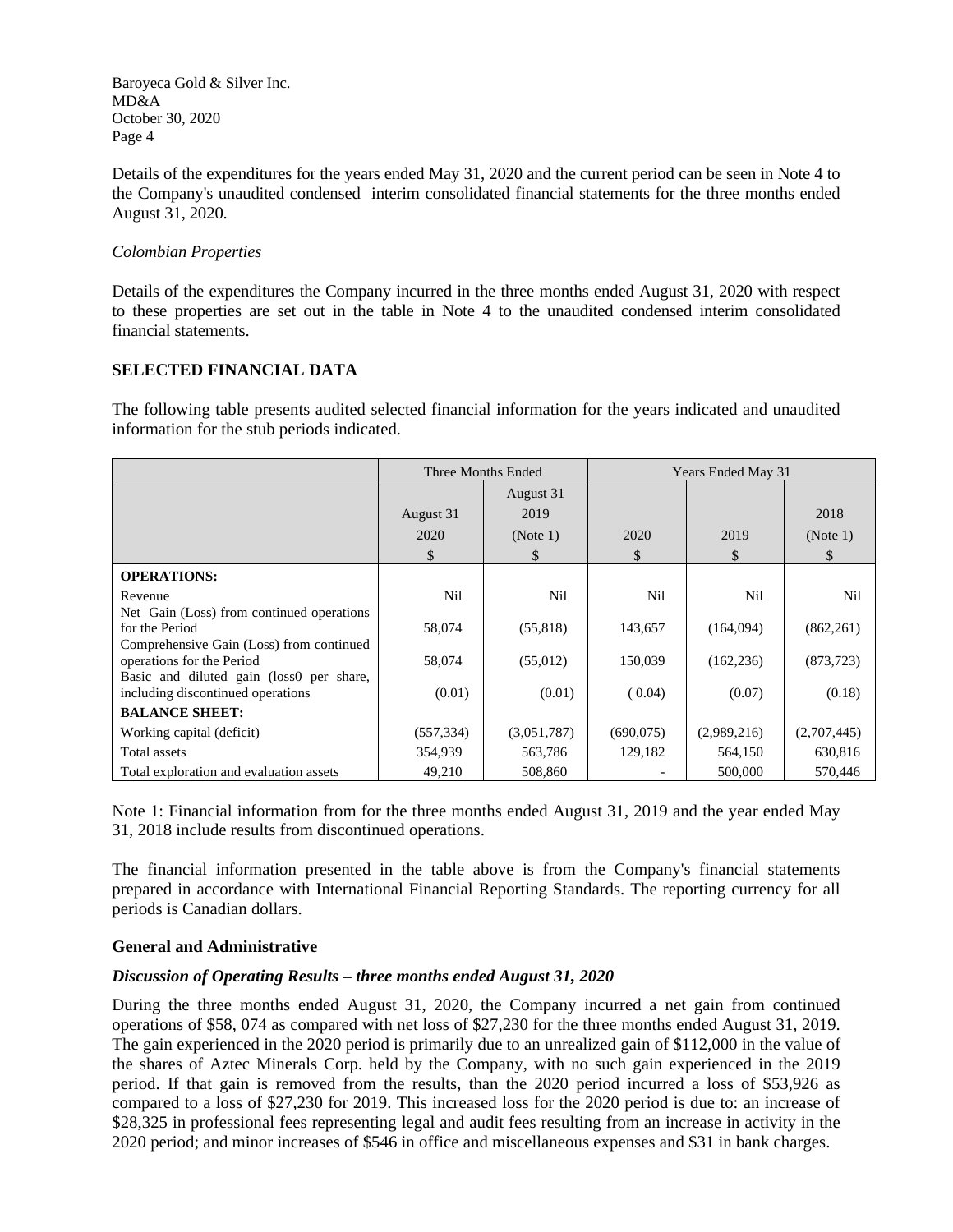# **SUMMARY OF QUARTERLY RESULTS**

The following table presents unaudited selected financial information for each of the last eight quarters ended May 31, 2020.

|                       | <b>Aug. 31</b><br>2018 | May 31<br>2020 | <b>Feb. 29</b><br>2020 | <b>Nov. 30</b><br>2019   | <b>Aug. 31</b><br>2019 | May 31<br>2019 | <b>Feb. 28</b><br>2019 | <b>Nov. 30</b><br>2018 |
|-----------------------|------------------------|----------------|------------------------|--------------------------|------------------------|----------------|------------------------|------------------------|
| <b>Total Revenues</b> |                        |                |                        | $\overline{\phantom{a}}$ |                        |                |                        |                        |
| Net Income (Loss)     | 58,074                 | N/A            | (50, 019)              | (55.459)                 | (27, 230)              | N/A            | (55, 442)              | (55,056)               |
| Basic and Diluted     | Note $(1)$             | Note $(1)$     |                        |                          | Note $(1)$             | Note $(1)$     |                        |                        |
| (Income)Loss/Share    | 0.01                   |                | (0.01)                 | (0.01)                   | (0.01)                 |                | (0.00)                 | (0.00)                 |

Note 1. The results for these quarters have been prepared on the basis of the deconsolidation of the results of the Tombstone Subsidiaries which results are still reflected on the consolidated basis in the other periods.

The financial information presented in the table above is from the Company's consolidated financial statements prepared in accordance with International Financial Reporting Standards.

## *Discussion of Operating Results – three months ended August 31, 2020*

Please see discussion under "Selected Financial Data-General and Administrative" above.

## *Discussion of Operating Results – three months ended May 31, 2020*

This period is unable to be analysed. See Note 1 to the table above.

#### *Discussion of Operating Results – three months ended February 29, 2020*

During the three months ended February 29, 2020, the Company incurred a net loss of \$50,019 as compared with net loss of \$55,442 for the three months ended February 28, 2019. The decrease in the loss of \$5,423 in 2020 is primarily due to: a decrease of \$5,354 in professional fees; a decrease of \$2,670 in travel and promotion expenses as a result of reduced activity in the 2020 period; a decrease of \$1,703 in insurance expenses and a decrease of \$1,612 in finance costs in the period; all as offset by increases of \$3,420 in bank charges; and \$3,032 in transfer agent and filing fees during the 2020 period.

#### *Discussion of Operating Results – three months ended November 30, 2019*

During the three months ended November 30, 2019, the Company incurred a net loss of \$55,459 as compared with net loss of \$55,056 for the three months ended November 30, 2018. The minor increase in the loss of \$403 in 2019 is primarily due to a number of offsetting increases and decreases in expenses in the 2019 period as follows: an increase of \$2,364 in professional fees due to the Company's audit being carried out during the period; an increase of \$1,630 bank charges during the 2019 period; and minor increases of \$261 in office and miscellaneous expenses and \$182 in transfer agent and filing fees in the 2019 period; all as offset by decreases of \$1,997 in finance costs, \$1,265 in insurance expenses and \$1,048 in travel and promotion expenses during the period.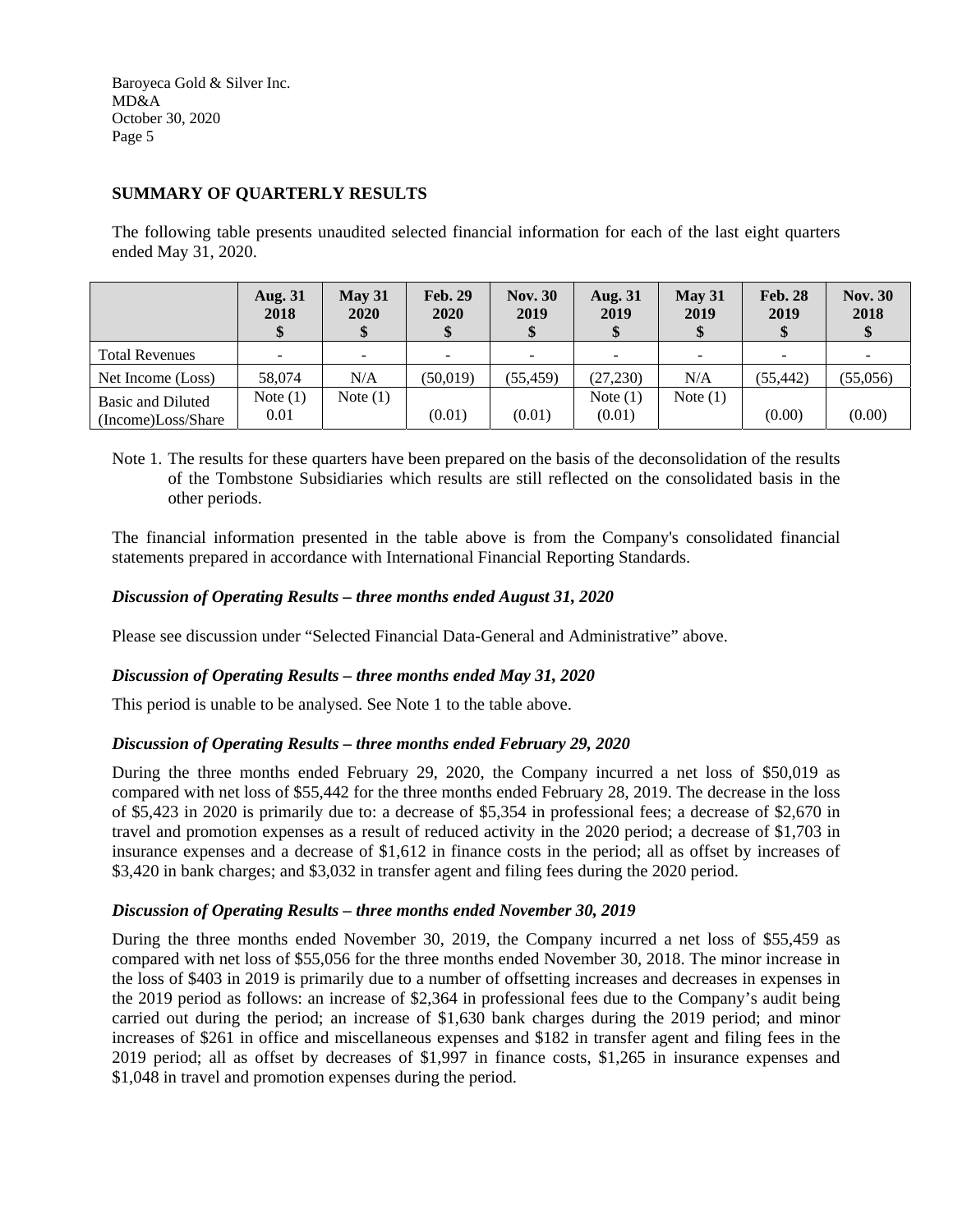#### **Investor Relations**

No investor relations activities were undertaken by or on behalf of the Company during the period and no investor relations arrangements or contracts were entered into by the Company during the period.

## **Liquidity and Capital Resources**

The Company has minor ongoing operating revenues from its aggregate operations on its Tombstone Property (reflected in the consolidated financial statements as an offset to expenditures on exploration and evaluation assets in Note 5 to the statements) and finances its operations principally through the sale of shares in its capital and through loans secured against its equipment and other assets. In the short-term, directors of the Company have, in the past, provided cash advances to meet urgent operating needs. At June 1, 2020, the Company had a working capital deficit of \$690,075.

Subsequent to May 31, 2020, the creditors with respect to the Company's Loan Payable (See Note  $6(g)$ , Note 11 and Note 13 to the unaudited condensed interim consolidated financial statements at August 31, 2020), called the debt and exercised against the security in all the assets of the Tombstone Subsidiaries. In settlement, the Company transferred to the creditors all the shares of the Tombstone Subsidiaries. As a result the Company was required to deconsolidate the Tombstone Subsidiaries from its financial statements and write off its investment in those companies and the intercompany loans that had been made to them.

Additionally, effective as of May 31, 2020, the Company agreed to settle debts outstanding to certain consultants and related parties in the order of \$1,329,069 for 6,000,000 shares of the Company at a deemed value of \$0.0825 per share, subject to shareholder approval to the transaction (See Note 13 to the Financial Statements).

In August, 2020, the Company completed a private placement offering of 2,000,000 of its common shares at a price of \$0.05 per share which raised \$100,000 in working capital for the Company.

As a result of the foregoing activities, amongst other things, at August 31, 2020, the Company had a working capital deficit of \$557,334.

Subsequent to the period end, on September 15, 2020, the Company completed a further private placement offering of 3,000,000 units of its securities at a price of \$0.0825 per unit which raised \$247,500 for the Company. Each unit in this offering consisted of one common share and one non-transferable share purchase warrant (a "Warrant"), each such Warrant entitling the holder to acquire one additional common share at a price of \$ 0.165 per share for two years.

The proceeds from these private placements have provided funds for the Company's corporate administration and to cover certain of the cost of conducting due diligence on the Colombian Properties. The provisions of those option agreements require significant funds to meet the cash payments and work commitment obligations over the next two years. The agreements anticipate the Company carrying out a significant financing in the order of \$5,000,000 to fund those obligations and provide working capital.

The Company will require additional financing to provide all the working capital necessary to meet its requirements. There can be no assurance that the Company will be able to sell any further, or sufficient, securities by way of private placement to raise the required additional working capital.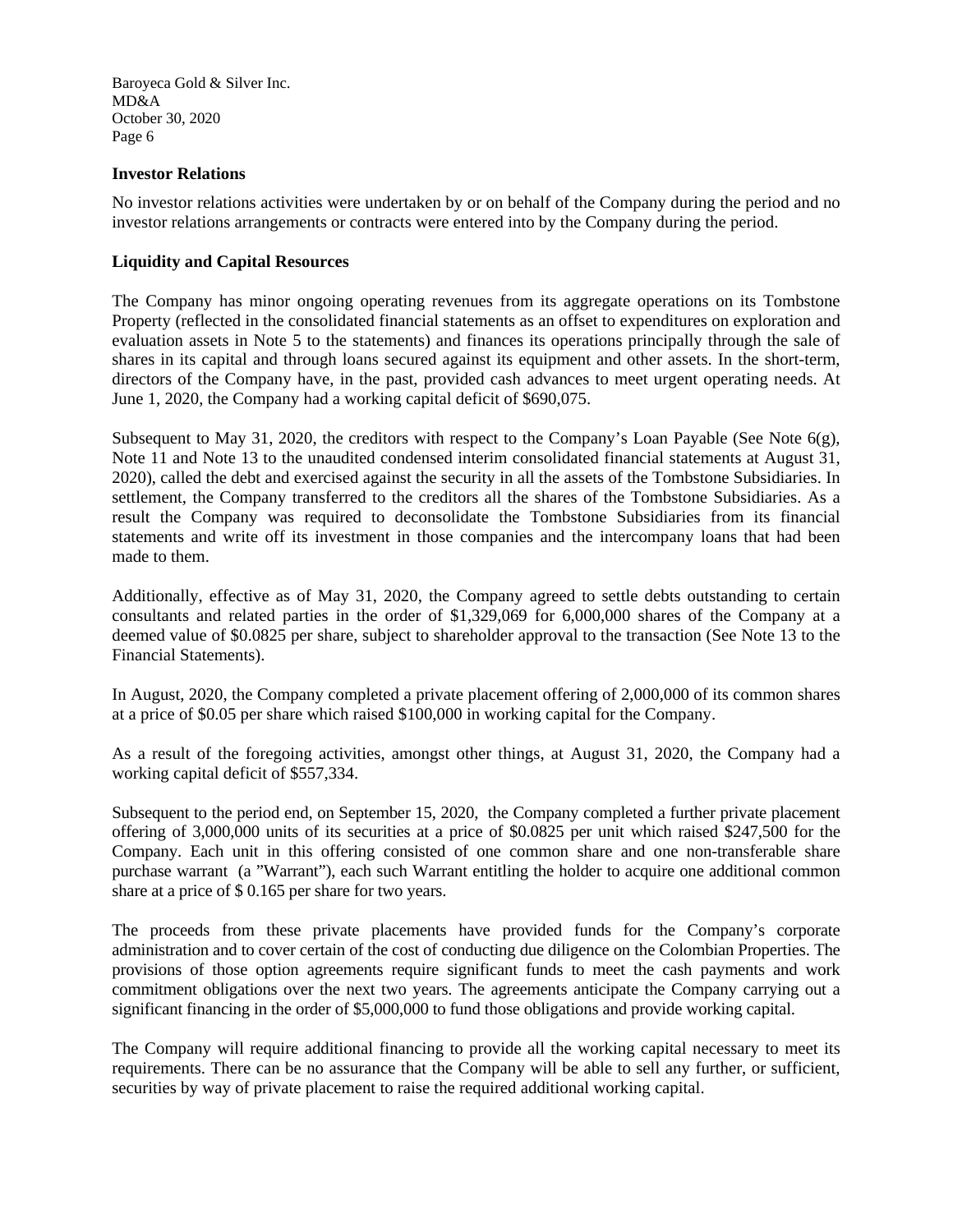## **Off Balance Sheet Arrangements**

The Company does not have any off-balance sheet arrangements.

#### **Transactions with Related Parties**

The Company had the following related party transactions during the three months ended August 31, 2020:

- a) Management fees of \$15,000 were accrued to Mercap Investments Inc., a private company owned 50% by Richard Wilson, President, CEO and a director of the Company;
- b) Professional fees of \$23,250 were accrued to a law firm of which Douglas Eacrett, a director of the Company, is principal;
- c) \$206,805 of the loan payable of \$379,143 (US\$275,000) was made to the Company through a partnership of individuals including William Carr, a director of the Company, who is also the manager of the partnership. \$Nil of the finance costs incurred during the period (2019 - \$8,107) were incurred with respect to the portion of the loan advanced by the partnership. Refer to Notes 11 and 12of the unaudited condensed interim consolidated financial statements for the three months ended August 31, 2020 for further particulars; and
- d) A company controlled by William Carr, a director of the Company advanced \$Nil (2019 \$16) to the Company in the form of a line of credit which has been used for exploration and evaluation assets. The outstanding balance bears interest at 18% per annum and is repayable on demand.

#### **Financial Instruments**

The Company's financial instruments consist of cash, amounts receivable, accounts payable and accrued liabilities, due to related parties, loan payable and advance payable. The fair value of the Company's accounts payable and accrued liabilities, due to related parties, line of credit and loan payable, are estimated by management to approximate their carrying values based on the immediate or short-term maturity of these instruments. Cash is recorded at fair value using Level 1 quoted prices in active markets for identical assets or liabilities and, in management's opinion, the Company is not exposed to significant interest or credit risk from these financial instruments. Please refer to Note 12 of the audited consolidated financial statements for detailed discussion of the financial risk factors.

#### **New accounting standards adopted**

#### *IFRS 16- Leases*

The Company has adopted IFRS 16, Leases. IFRS 16 supersedes IAS 17 Leases, IFRIC 4 Determining whether an Arrangement contains a Lease, SIC-15 Operating Leases-Incentives and SIC-27 Evaluating the Substance of Transactions Involving the Legal and Form of a Lease. The standard sets out the principles for the recognition, measurement, presentation and disclosure of leases and requires lessees to recognize most leases on the balance sheet.

The Company adopted IFRS 16 using the modified retrospective method of adoption with the date of initial application of 1 June 2019. Under this method, the standard is applied retrospectively with the cumulative effect of initially applying the standard recognized at the date of initial application. The Company elected to use the transition practical expedient to not reassess whether a contract is, or contains a lease at 1 June 2019. Instead, the Company applied the standard only to contracts that were previously identified as leases applying IAS 17 and IFRIC 4 at the date of initial application. As the leased equipment was included in the deconsolidated US Subsidiaries, the application of IFRS 16, Leases had no impact to the Company's consolidated financial statements.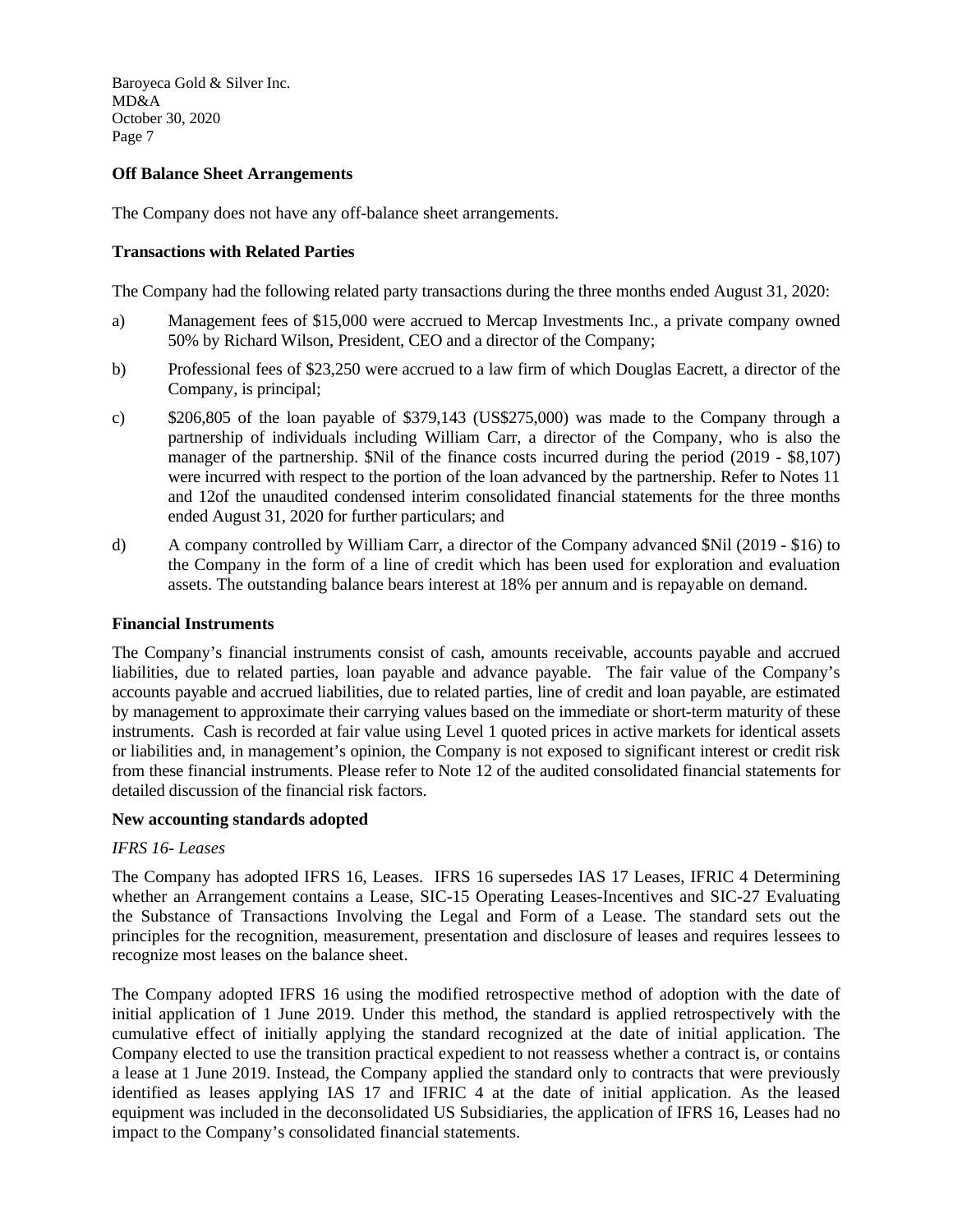## *Leases previously accounted for as operating leases*

The Company recognized right-of-use assets and lease liabilities for those leases previously classified as operating leases, except for short-term leases and leases of low-value assets. The right-of-use assets for most leases were recognized based on the carrying amount as if the standard had always been applied, apart from the use of incremental borrowing rate at the date of initial application. In some leases, the right-of-use assets were recognized based on the amount equal to the lease liabilities, adjusted for any related prepaid and accrued lease payments previously recognized. Lease liabilities were recognized based on the present value of the remaining lease payments, discounted using the incremental borrowing rate at the date of initial application.

The Company also applied the available practical expedients wherein it:

## *Leases*

- Used a single discount rate to a portfolio of leases with reasonably similar characteristics
- Applied the short-term leases exemptions to leases with lease term that ends within 12 months of the date of initial application
- Excluded the initial direct costs from the measurement of the right-of-use asset at the date of initial application
- Used hindsight in determining the lease term where the contract contained options to extend or terminate the lease

## *Right-of-use assets*

The Company recognizes right-of-use assets at the commencement date of the lease (i.e., the date the underlying asset is available for use). Right-of-use assets are measured at cost, less any accumulated depreciation and impairment losses, and adjusted for any remeasurement of lease liabilities. The cost of right-of-use assets includes the amount of lease liabilities recognized, initial direct costs incurred, and lease payments made at or before the commencement date less any lease incentives received. Right-of-use assets are depreciated on a straight-line basis over the shorter of the lease term and the estimated useful lives of the assets. If ownership of the leased asset transfers to the company at the end of the lease term or the cost reflects the exercise of a purchase option, depreciation is calculated using the estimated useful life of the asset.

#### *Lease liabilities*

At the commencement date, the lease liability is measured as the present value of the lease payments that are not paid at that date. The lease payments are discounted using the interest rate implicit in the lease or if that rate cannot readily be determined, the Company's incremental borrowing rate. If the lease terms are subsequently changed, the present value of the lease liability is remeasured using the revised lease terms and applying the appropriate discount rate to the remaining lease payments. The Company recognizes the amount of the remeasurement of the lease liability as an adjustment to the right-of-use asset. However, of the carrying amount of the right-of-use asset is reduced to zero and there is a further reduction in the measurement of the lease liability, the Company recognizes any remaining amount of the remeasurement in profit or loss.

## *Measurement of Lease Receivable*

At the commencement of a lease, the Company, if acting in capacity as a lessor, will classify the lease as finance lease and recognize a lease receivable at an amount equal to the net investment in the lease if it transfers substantially all the risks and rewards incidental to ownership of an underlying asset or if the lease is a sublease, by reference to the ROU asset arising from the original lease (the "head lease"). A